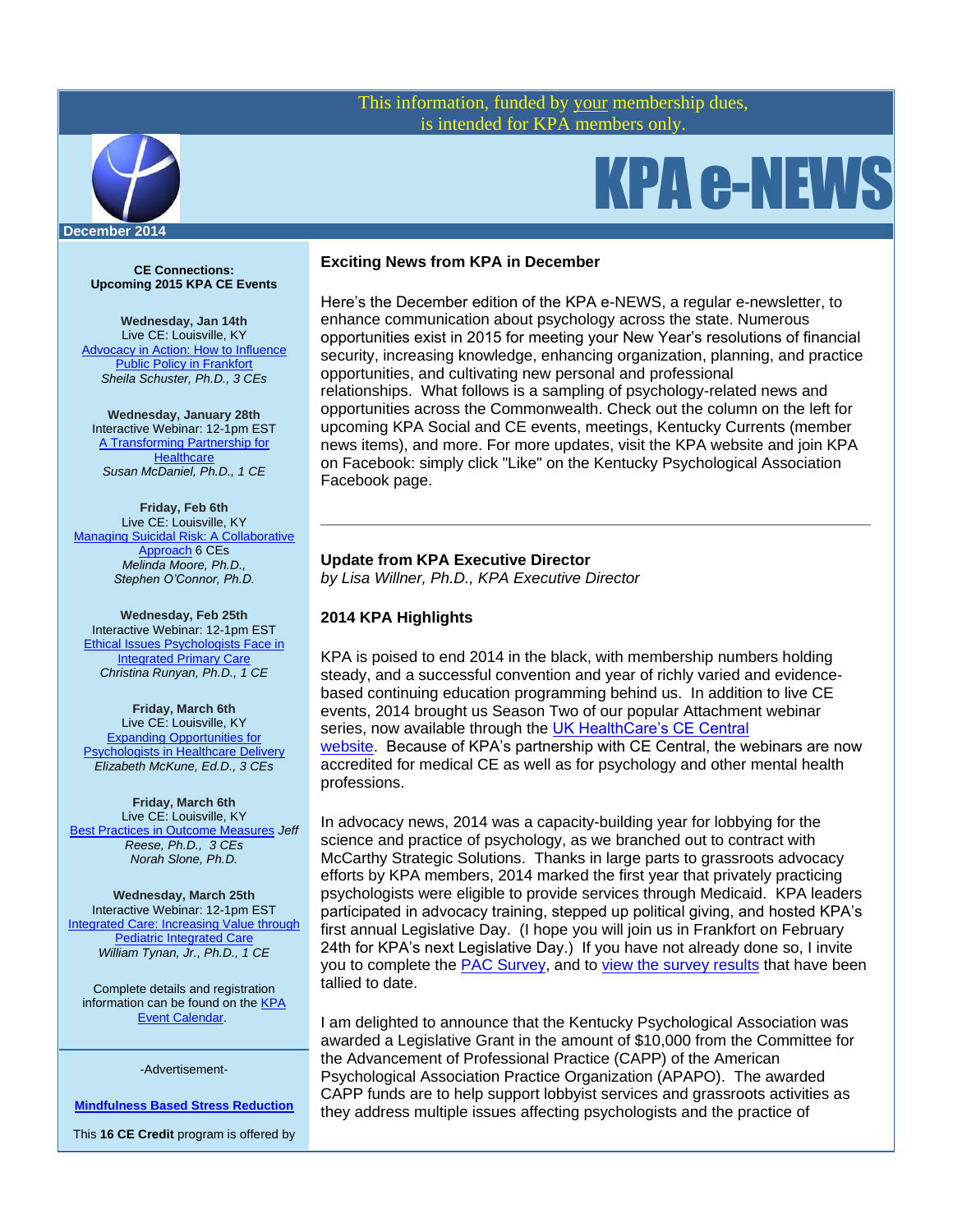John Shealy, PhD in four, 4-hour Saturday sessions: March 28, April 11 & 25 and May 9, 2015 in Louisville, Kentucky.

MBSR is a challenging 8-week lifeenrichment program combining a variety of formal and informal meditation practices with mindful movement and other supports for the cultivation of a healthy, low-stress lifestyle. Conducted in a small group format, emotional healing and spiritual growth are often among the rich fruits of this experiential training. Come learn why Mindfulness is growing so rapidly in popularity, what 30 years of clinical research is revealing about the effectiveness of MBSR with a variety of clinical populations, and how you can integrate Mindfulness into your personal life and professional practice. For more information, go to[: www.BeMindful.org](http://www.bemindful.org/) or call John at 502 727 2996.

-Advertisement-



#### **Next KPA Board of Directors Meeting**

**March 20th** Frankfort, KY Location TBA

[View the KPA Board of Directors](http://www.kpa.org/link.asp?e=dr.sean.reilley@gmail.com&job=1171413&ymlink=1933434&finalurl=http%3A%2F%2Fwww%2Ekpa%2Eorg%2F%3Fpage%3DBoardofDirectors)

#### **KPA Book Corner**

The KPA Book Corner highlights books written by KPA Members and those recommended by KPA speakers, including those from the 2013 Convention. [Click here to take a look at our current](http://www.kpa.org/link.asp?e=dr.sean.reilley@gmail.com&job=1171413&ymlink=1933434&finalurl=http%3A%2F%2Fwww%2Ekpa%2Eorg%2F%3F477)  [listings.](http://www.kpa.org/link.asp?e=dr.sean.reilley@gmail.com&job=1171413&ymlink=1933434&finalurl=http%3A%2F%2Fwww%2Ekpa%2Eorg%2F%3F477)

If you have presented for KPA or are a KPA Member author, please send your suggested items to kpa@kpa.org.(If you order Book Corner recommendations or other items through Amazon, remember to access the Amazon site by clicking on the Amazon link on the KPA home page - Amazon donates a small percentage of these purchases back to KPA!)

psychology in Kentucky. Because of the grant, we are able to retain the lobbying services of Dr. Sheila Schuster to work alongside John McCarthy and his associates through another General Assembly and throughout 2015. (More grant information below.)

The APAPO CAPP grant is a rewarding finish to a very successful and productive year for KPA on numerous fronts. I look forward to continuing our work together on behalf of our profession in 2015, and I wish you a happy, healthy, and prosperous New Year.

## **Save the Date: KPA 2015 Annual Conference – November 5-7 in Lexington**

Many thanks to all who participated in making KPA's 2014 Conference "*Psychologists as Collaborators: Partnering to provide comprehensive care*" such a tremendous success. There were many outstanding speakers and workshops and lots of great networking opportunities as we came together for our annual "family reunion". A special thank you to Convention Co-chairs, Dr. Lisa Powell and Dr. Laurie Grimes, the entire 2014 Convention Committee, and all of our wonderful volunteer presenters!

We'll be back in Lexington in 2015 for what promises to be yet another wonderful gathering. Save the dates: Nov 5-7 at the Griffin Gate Marriott Resort. In the meantime, click on the [Convention homepage](https://kpa.site-ym.com/general/custom.asp?page=2014Convention) for a overview the this past year's convention highlights.

**The Harris Family: A Legacy of Service to Kentucky Psychology** *by David Susman, Ph.D. and Art Nonneman, Ph.D.*

The Kentucky psychology community was saddened by the news of the death of Patricia McNamee Harris on August 18, 2014. Pat, as she was known to friends and family, was born on July 10, 1929 in Evanston, IL. She graduated from Duke University in 1951 with a B.A. degree in History. While at Duke, she was selected as one of the seven most outstanding senior women for the White Duchy Honorary, and for Who's Who in American Colleges and Universities. Her principal positions of employment included Civil Service appointments at the Central Intelligence Agency in Washington, DC and the Naval Air Station in Pensacola, Florida.

In 1953, Pat married Jesse G. Harris, Jr. After Jesse completed his PhD in Clinical Psychology at Duke in 1955, the couple moved to Lexington, KY in 1960 to begin their association with the University of Kentucky. Jesse was a Professor and former Chair of the Psychology Department in the College of Arts and Sciences from 1960 until his death in 1988. He was also a past President of the Kentucky Psychological Association and a member of the Kentucky Board of Examiners of Psychology. Following his death, the UK Psychology Department honored him by naming the training center for clinical psychology doctoral students the Jesse G. Harris, Jr. Psychological Services Center. Jesse was an inaugural inductee into the KPA Psychology Hall of Fame in 2007. Pat Harris served as a staff assistant in the UK Philosophy Department from 1976 to 1986. She and Jesse were members of Lexington's Second Presbyterian Church. Pat was also active in a number of groups including Chapter J of the PEO sisterhood, and the University of Kentucky Women's Club. She was a University of Kentucky Fellow, and an active participant in the Jesse G Harris,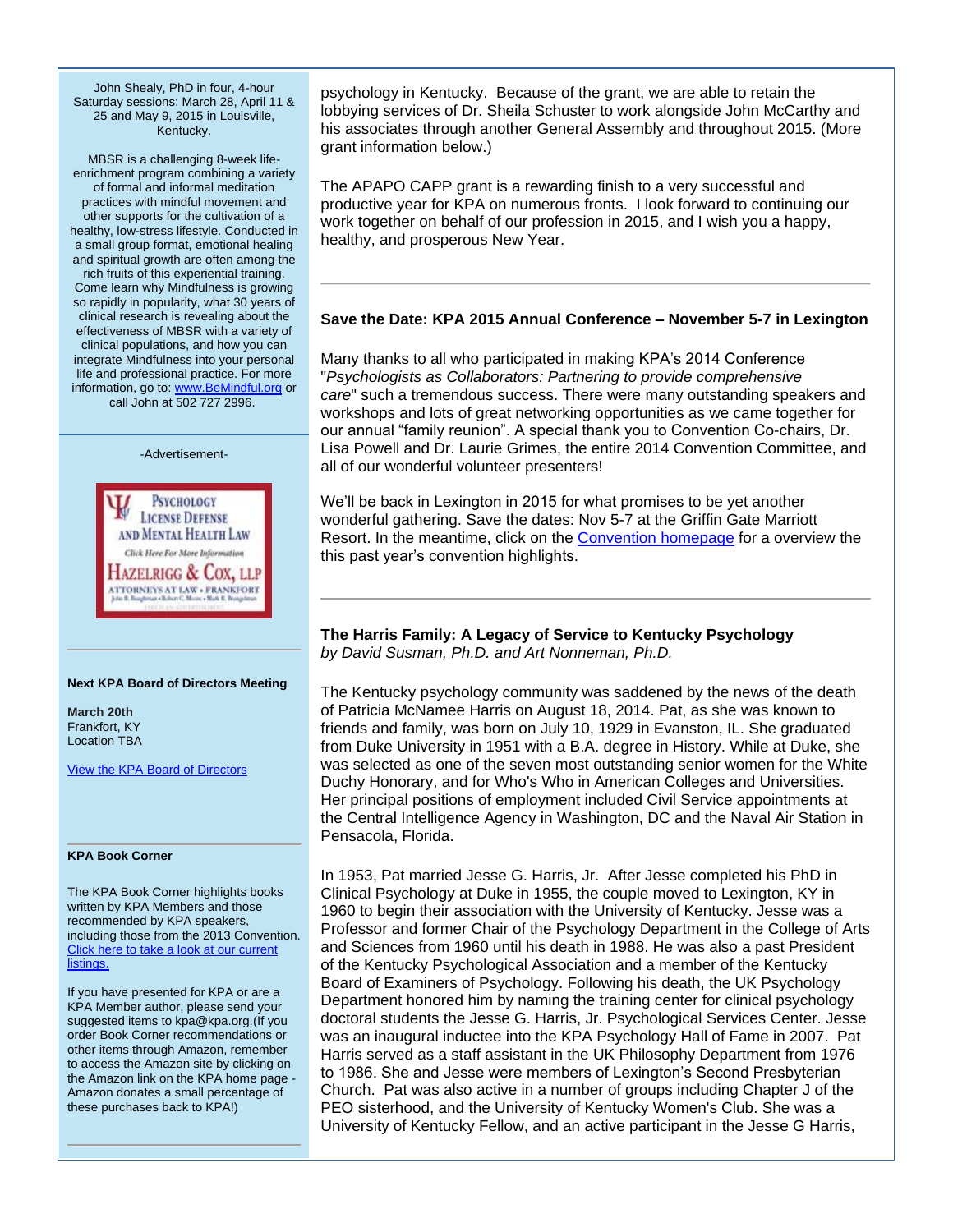## **Community Bulletin Board**

A forum is available to any KPA member who would like to post information that the psychology community may find interesting or helpful or for which psychology input is requested. Visit the **[Community Bulletin Board](http://kpa.site-ym.com/forums/) to view current** messages or to post a new message.

#### **Visit the KPA Book Corner**

The KPA Book Corner highlights books written by KPA Members and those recommended by KPA speakers. Click [here to take a look at our current listings.](http://www.kpa.org/link.asp?e=dr.sean.reilley@gmail.com&job=1171413&ymlink=1933434&finalurl=http%3A%2F%2Fwww%2Ekpa%2Eorg%2Fdisplaycommon%2Ecfm%3Fan%3D1%26subarticlenbr%3D477)



**INSURANCE PROGRAMS** For Psychologists By Psychologists

> Endorsed by the Kentucky Psychological Association

#### **KPA Currents**

A Snapshot of Events in the Lives of KPA Members

Congratulations to **Lisa Powell, Ph.D.**, on her new position as the Director of Psychological Services at the Home of the Innocents.

#### **Members in the Media**

The following members appeared on "Let's Talk" at 970AM WGTK with fellow KPA member Stan Frager, Ph.D.

**Cay Shawler, M.S.** discussed "Holiday Blues"

**Eugene Foster, Ed.D.** discussed mental health in the holiday season

**Bob H. Tiell, M.A.** discussed career

Jr. Memorial Scholarship Fund, which for over 25 years has annually awarded \$1000 to a UK clinical psychology doctoral student for outstanding dissertation research.

Pat is survived by her two daughters Julia Harris Miller of Raleigh, NC and Cecilia Harris Johnson of Toledo, OH, three grandchildren and other loving family. Burial will be at Arlington National Cemetery in Washington, DC, beside her husband Jesse, who achieved the rank of Captain in the US Navy Reserve. Memorial contributions can be made to the Jesse G Harris, Jr. Memorial Scholarship Fund, Development Office, University of Kentucky, Lexington, KY 40506.

# **Kentucky Psychological Foundation News**

# **2015 Spring Academic Conference – Save the Date!**

The 2015 Spring Academic Conference will be held on Saturday, March 28th, 2015 at Midway College. This year's theme is "*A Call for Compassion: Using Psychology for a Better World.*" Complete details coming in January!

[Help support the Kentucky Psychological Foundation by making a donation](https://kpa.site-ym.com/donations/donate.asp?id=7869)  [today!](https://kpa.site-ym.com/donations/donate.asp?id=7869)

# **Research Colloquium Travel Award**

The Kentucky Psychological Foundation has created an initiative to support the presentation of research colloquia by psychologists in academic or research settings within the Commonwealth of Kentucky. The purpose of this initiative is to foster inter-institutional networking between Kentucky academic or research institutions, promote the exchange of ideas, and provide careerdevelopment opportunities for academic and research psychologists within the Commonwealth. [Click here for details.](https://kpa.site-ym.com/?638)

# **KPA Receives APAPO CAPP Grant!**

KPA is honored to have received a \$10,000 grant from the Committee for the Advance of Professional Practice of the American Psychological Association Practice Organization (APAPO). APAPO's Legislative CAPP Grants are made possible from funds collected through the practice assessment of licensed psychologists, and are awarded in the spirit of resource sharing to support legislative efforts aimed at promoting the practice of psychology. Your ongoing support of APAPO through payment of your practice assessments allows the CAPP to continue its good and necessary work on behalf of psychological practice. KPA's leadership is honored to have the opportunity to partner with the APAPO Practice Directorate and CAPP as together we face the challenges of assuring the availability of psychological services in the changing health care landscape.

# **The Frankfort Beat...**

*by Sheila A. Schuster, Ph.D., KPA Lobbyist and Federal Advocacy Coordinator*

The November  $4<sup>th</sup>$  General Election is over...a blur in our rear-view mirror and a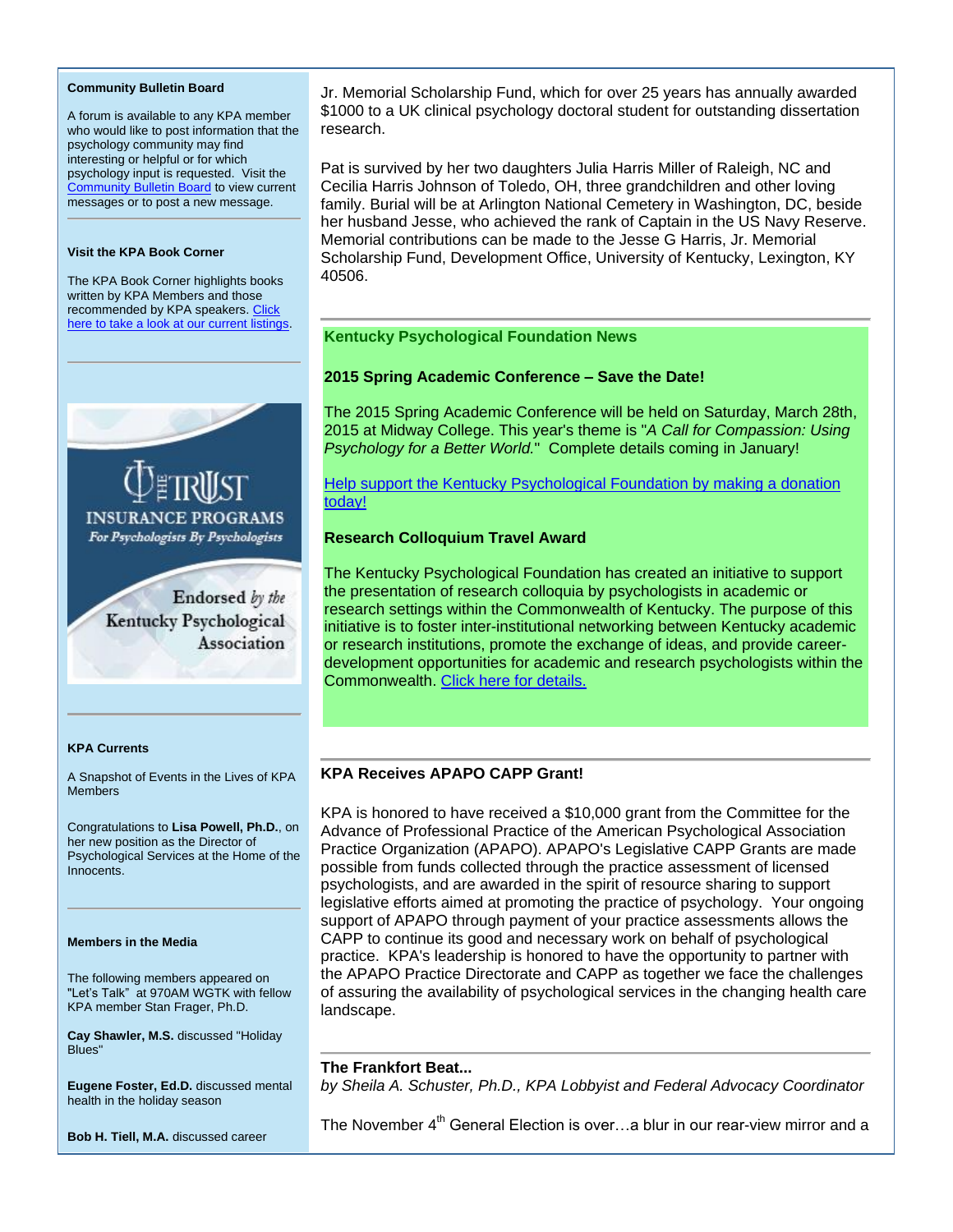#### consulting

**Eva Markham, Ed.D.** discussed Tourette Syndrome

*Please send your announcements to kpa@kpa.org so that your news may be shared with the KPA membership.* 

#### **KPA Interest Sections**

Joining KPA Interest Sections is free and participation on the listservs is an exclusive member benefit. Many ideas, resources, and requests for treatment recommendations and other opportunities flow through the KPA listservs daily. Here is an excerpt from a post on the KPA Clinical listserv: "Thank you to everyone who shared their experiences with me. I was quite surprised at the variability of your responses.....Nice to have a community to call on for advice when such situations arise!" If you want to expand your resources and deepen your own sense of community within KPA, visit the KPA Interest Section webpage for instructions on how to join a KPA Interest **Section** 

**Interest Section Details [Listserv Details](http://www.kpa.org/?page=ListservTransition)** 

#### **Join KPA and KPAGS on Facebook!**

KPA has always been an organization that works to be inclusive of all psychologists in the state. Kentucky Psychological Association is officially on the popular social networking site, Facebook.com, and currently has 646 "friends". All you need to do to join the Kentucky Psychological Association on Facebook is to select the "Like" button after finding our group on Facebook. Please be sure to search for "Kentucky Psychological Association "and review the KPA Social Media/Forum Policy. The KPA Graduate Students (KPAGS) are also on Facebook! Stay up to date with the latest KPAGS news and communicate with other psychology graduate students from around the state! Click here to join KPAGS on Facebook:

<https://www.facebook.com/MyKPAGS>

#### **Advertise in the KPA e-Newsletter!**

The bi-monthly editions of the KPA e-Newsletter, are distributed to over 1100 KPA members. The eNewsletter is sent via blast email at the end of Feb, Apr, Jun, Aug, Oct and Dec with submissions accepted at any time. Complete information and pricing details are

relief to our ears. After an incredibly expensive and rancorous campaign season for our US Senator position, Mitch McConnell will remain in office – as will all six of our US House members. At the state level, the much-anticipated take-over of the Kentucky House by the Republicans did not materialize, with the Democrats holding their 4-seat majority. The Republicans gained a seat in the Kentucky Senate.\* There are 11 new House members and 6 new Senators! With defeats of incumbents and retirements, there will be changes in the leadership of both chambers, both parties. This is important to us, as it is the majority leadership teams in the House and in the Senate that name committee chairs, make assignments and control the flow of legislation!

The 2015 Kentucky General Assembly session is a "short" (30-day) one. It convenes for four days of pomp and organization on January  $6<sup>th</sup>$  and then will recess until "real" business is conducted, beginning on February  $3<sup>rd</sup>$  and ending on March  $24<sup>th</sup>$ . Despite the state's pension crisis which threatens the sustainability of the CMHCs, public health departments, and the teacher retirement systems, it is not clear that legislators will take significant action in the session on this issue. Enacting tax or revenue measures requires a "super majority" vote in each chamber, which will likely be difficult to achieve. There appears to be agreement on trying to address the state's growing heroin problem – but not consensus on how to do it; the debate will be on treatment vs. punishment. Despite Kentucky's recognition as a leader in implementing the Affordable Care Act (ACA) with our state-based Health Benefits Exchange (kynect) and expansion of Medicaid, there will likely be legislation in the Senate to undo both of these initiatives. There does appear to be a growing consensus around passing a comprehensive statewide smoke-free law.

KPA's 2015 legislative priorities – adopted by the Board in mid-December – focus on revising the existing "Duty to Warn" statute to clarify that it applies to individuals seen in an outpatient setting, inclusion of psychologists and other mental health professionals in providing treatment to minors, and protection of psychology's scope of practice from intrusion by other practitioners. Because of the health implications of second-hand smoke and psychologists' involvement in smoking cessation, KPA is strongly supporting the statewide smoking ban legislation. KPA has also endorsed the legislative agenda of the KY Mental Health Coalition which includes a number of behavioral health, human services, domestic violence and social justice bills. [\(www.kpa.org\)](http://www.kpa.org/)

Georgeann Stamper Brown, Ph.D. is doing an excellent job in forming the KPA Advocacy Committee and in providing feedback and resources to better communicate with KPA members and to engage you in our advocacy efforts. How has advocacy mattered? Check out the one-pager on the KPA website…KPA's Advocacy is for YOU! I continue to work with our excellent lobbying team, McCarthy Strategic Solutions, led by John McCarthy. KPA has successfully secured another grant from APA's Committee for the Advancement of Professional Practice (CAPP), to keep our current lobbying contingent intact. KPA Advocacy Day will be held on **Tuesday, February 24th** . We encourage you to come to Frankfort to get in on the action! Look for more information via email.

 Se[e www.advocacyaction.net](http://www.advocacyaction.net/) for a complete listing of newly-elected and returning legislators. This is a great time to reach out to YOUR legislators!

#### Dates to Note:

**January 14th**, 1 – 4 p.m. – **Advocacy Training in Louisville – 3 CEs** (Some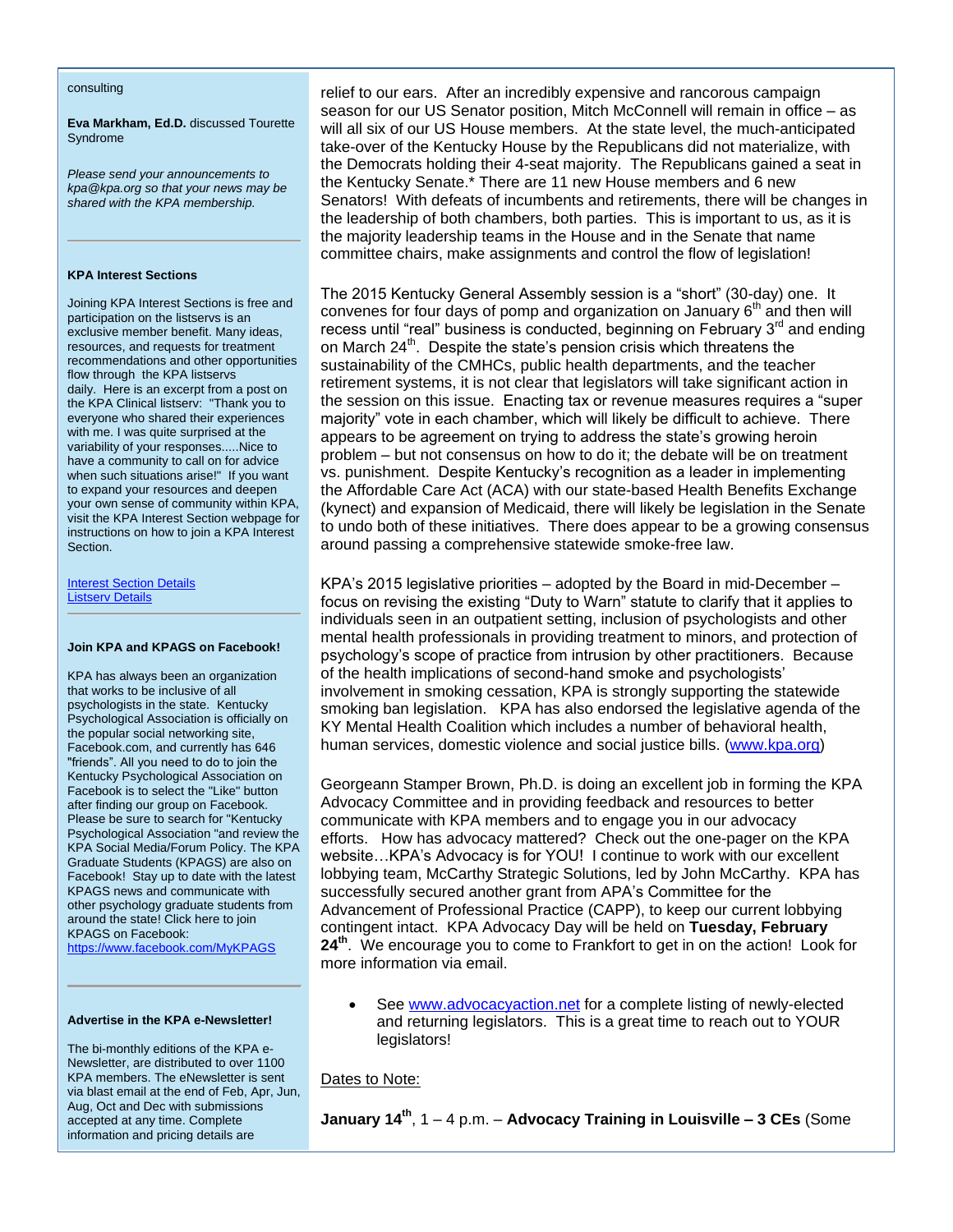available on the KPA Advertising webpage.

#### **Support KPA during 2015 via Shopping on Amazon.com**

You can support KPA when shopping on Amazon by clicking the Amazon link on the main KPA website as a first step in making purchases on Amazon.com. Up to 3% of every purchase made on Amazon when you click their link on the main KPA website benefits KPA.

**New Suicide Prevention Training Requirement**

The Kentucky Psychological Association is pleased to offer member merchant accounts - credit and debit card processing for your practice. A merchant account provides your clients with a convenient and immediate payment option and makes it easy for them to pay you for your services. Accept payment for consultation fees, counseling sessions and insurance co-pays. With a merchant account, you can:

**The Easiest Way to Accept Payments**

•Accept Visa, MasterCard, Discover & AMEX.

•Control cash flow & increase business. •Save up to 25% off standard bank fees. •No contract or annual fees. •No cost to transfer services - call to compare!

The process is simple. Begin accepting payments today! Call 866-376-0950 or visi[t www.affinipay.com/kpa.](http://www.affinipay.com/kpa)

## **KPA Home Study Opportunities**

Under revised KRS CE regulations, you can now earn up to 12 credits per licensure cycle for home study courses. See what KPA has to offer...

[KPA Domestic Violence Home Study Series](http://www.kpa.org/displaycommon.cfm?an=1&subarticlenbr=505)

[KPF Diversity Conference -](http://www.kpa.org/displaycommon.cfm?an=1&subarticlenbr=606) Cultural [Connections: Competence, Quality, and](http://www.kpa.org/displaycommon.cfm?an=1&subarticlenbr=606)  [Equity in Mental Health Care -](http://www.kpa.org/displaycommon.cfm?an=1&subarticlenbr=606) Home Study **[Courses](http://www.kpa.org/displaycommon.cfm?an=1&subarticlenbr=606)** 

**Exploring Attachment: Clinical Insights** [Across the Life Span, Season 1](http://www.kpa.org/?page=688)

[Exploring Attachment: Clinical Insights](https://kpa.site-ym.com/?Attachment_S2)  [Across the Life Span, Season 2](https://kpa.site-ym.com/?Attachment_S2)

[Working Together Toward Recovery](http://www.kpa.org/displaycommon.cfm?an=1&subarticlenbr=633)

View the [KPA Home Study Page](http://www.kpa.org/link.asp?e=dr.sean.reilley@gmail.com&job=1171413&ymlink=1933434&finalurl=http%3A%2F%2Fkpa%2Eorg%2Fdisplaycommon%2Ecfm%3Fan%3D1%26subarticlenbr%3D15) for additional options.

# [KRS 210.366](http://c.ymcdn.com/sites/www.kpa.org/resource/resmgr/CE/Suicide_Prevention_Training_.pdf) requires psychologists and other mental health professionals to complete a training program in suicide assessment, treatment, and management at least once every six years. This new requirement begins January 1, 2015 and notes that the first training is required by July 2016. KPA is offering an approved suicide prevention workshop on February 6, 2015 that will meet this requirement. [Click here for details.](http://www.kpa.org/events/event_details.asp?id=517414)

# **Thank You From the Bottom of My Heart!**  *by Sheila A. Schuster, Ph.D.*

In 2000, KPA honored me with a wonderful retirement party when I stepped down after 11 years as the Executive Director. At this year's convention, an almost-retirement party was held for me…I say "almost" because I am continuing in my present KPA roles for another session. The party was fabulous and confirmed my belief that no one throws a better party than Carol Held and her crew! In fact, I wanted to keep working so I could have another party.

Apparently, I have a few foibles which were discovered and gently roasted by Nancy Gordon Moore, Don Ralph, Mike Nichols, David Hanna, David Susman, and Liz McKune. And what a surprise when my son, David, presented a fantastic painting of one of my Capitol Rotunda advocacy rallies, commissioned by KPA. Thank you from the bottom of my heart for this warm, fun evening, full of good friends!

And thanks for being a great partner with me in building the association, and advocating for psychology and for the folks that we serve. For more than 40 years, KPA has provided me with **roots** and **wings.** KPA established the foundation…allowing me to build coalitions and to "see the big picture" and then, gave me the support and encouragement to take action. It has been a tremendous partnership from the beginning. Thank you!

**Statement of APA Board of Directors: Outside Counsel to Conduct Independent Review of James Risen Allegation**  *forwarded by David T. Susman, Ph.D., APA Council Representative*

(Washington, DC) — The American Psychological Association (APA) Board of Directors has reviewed the allegation in James Risen's book, Pay Any Price: Greed, Power and Endless War, that APA colluded with the Bush administration to support torture during the war on terror. Specifically, Risen

remote access is available.) Contact: [www.kpa.org](http://www.kpa.org/)

**January 27th –** Filing Deadline for Statewide Races (including Governor).

**February 5th** – 874K Disabilities Coalition Advocacy Event – Gubernatorial Candidates' Forum at the Frankfort Convention Center. Contact: [www.advocacyaction.net](http://www.advocacyaction.net/)

**February 11th** – Statewide Smoke-free Lobby Day in Frankfort

**February 24th** – **KPA Legislative Day in Frankfort.** Contact: [www.kpa.org](http://www.kpa.org/)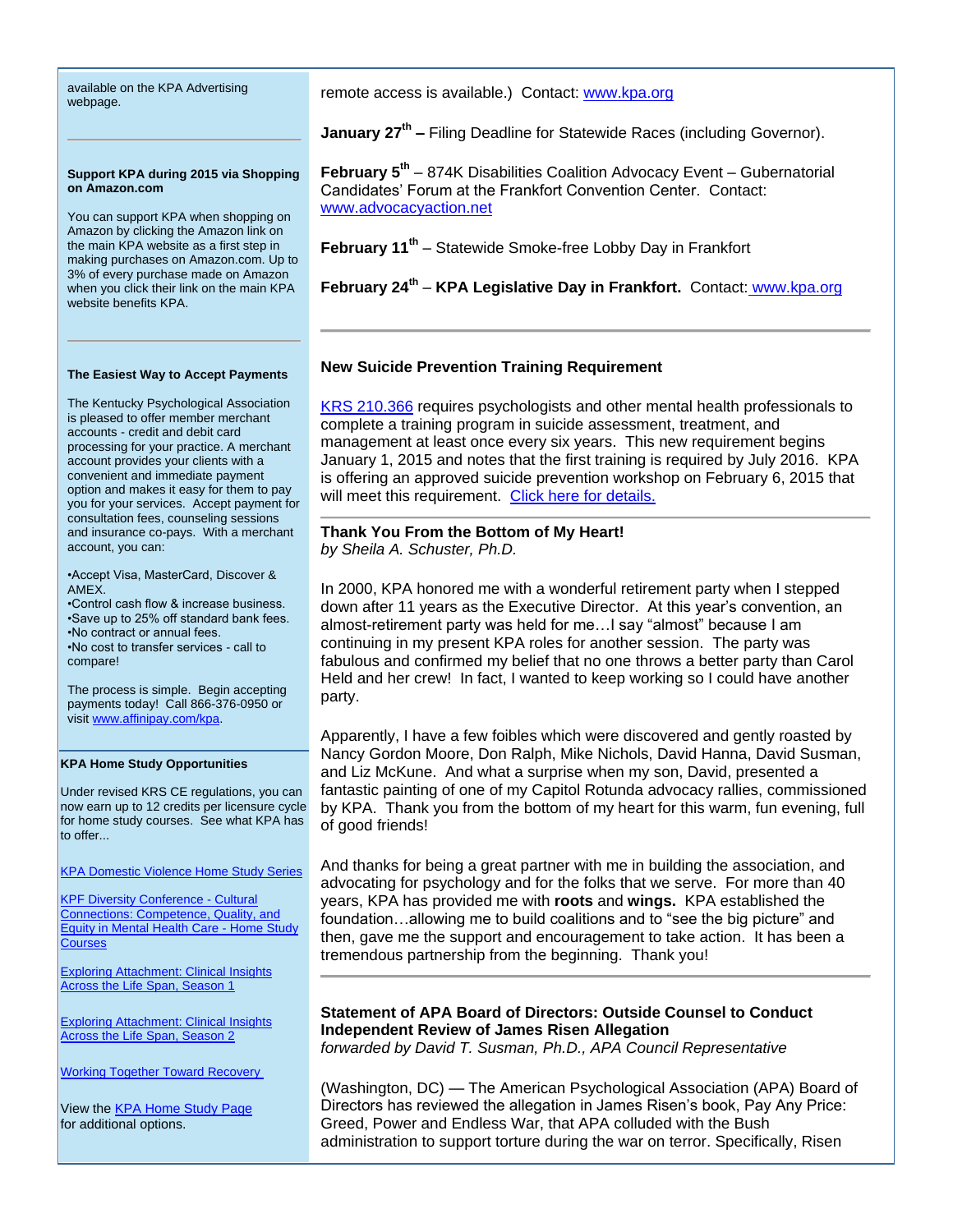alleges that APA supported the development and implementation of "enhanced" interrogation techniques that constituted torture and was complicit with the CIA and U.S. military to this end.

# We believe that APA's October 16<sup>th</sup> statement

[\(http://www.apa.org/news/press/response/risen-book.aspx\)](http://www.apa.org/news/press/response/risen-book.aspx) refuting Risen's assertion was a fair and accurate response. However, the allegation made by Mr. Risen is highly charged and very serious. His book has created confusion for the public and APA members. This confusion, coupled with the seriousness of the allegation, requires a definitive, independent and objective review of the allegation and all relevant evidence.

Toward that end, and to fulfill its values of transparency and integrity, the APA Board has authorized the engagement of David Hoffman of the law firm Sidley Austin to conduct an independent review of whether there is any factual support for the assertion that APA engaged in activity that would constitute collusion with the Bush administration to promote, support or facilitate the use of enhanced interrogation techniques by the United States in the war on terror.

The engagement of the independent reviewer will be coordinated by a special committee consisting of three members of the APA Board of Directors — 2014 APA President Dr. Nadine Kaslow, 2015 President-Elect Dr. Susan McDaniel, and APA CEO Dr. Norman Anderson. The special committee will be assisted by APA General Counsel Nathalie Gilfoyle.

The independent reviewer will consider and report to the special committee as to whether APA colluded with the Bush administration, CIA or U.S. military to support torture during the war on terror. The review will include but not be limited to the following three issues: 1) whether APA supported the development or implementation of "enhanced" interrogation techniques that constituted torture; 2) whether changes to Section 1.02 of the APA Code of Ethics in 2002 or the formation and/or report of the APA Presidential Task Force on Psychological Ethics and National Security (PENS Task Force) were the product of collusion with the government to support torture or intended to support torture; and 3) whether any APA action related to torture was improperly influenced by government-related financial or policy considerations, including government grants, contracts or adoption of government policy regarding prescription privileges for psychologists serving in the military.

It is the intent of the APA Board that this review will be thorough and fully independent. The sole objective of the review is to ascertain the truth about the allegation described above following an independent review of all available evidence, wherever that evidence leads, without regard to whether the evidence or conclusions may be deemed favorable or unfavorable to APA. The independent reviewer will have full authority to conduct interviews of any present or former APA employee or member or any other person he deems necessary or appropriate. The independent reviewer will have access to all information and documents that he believes would assist in his work. APA staff and Board members have been instructed to fully cooperate in providing documents, electronic messages and information requested by the independent reviewer and to assist the reviewer in contacting former APA employees and others outside of APA who may have responsive information. The special committee will be responsible for providing the necessary support to the independent counsel in his conduct of the review, including resources, access to people and documents and other support necessary to ensure that the review is completed in a thorough and independent manner.

At the conclusion of the independent review, the independent counsel will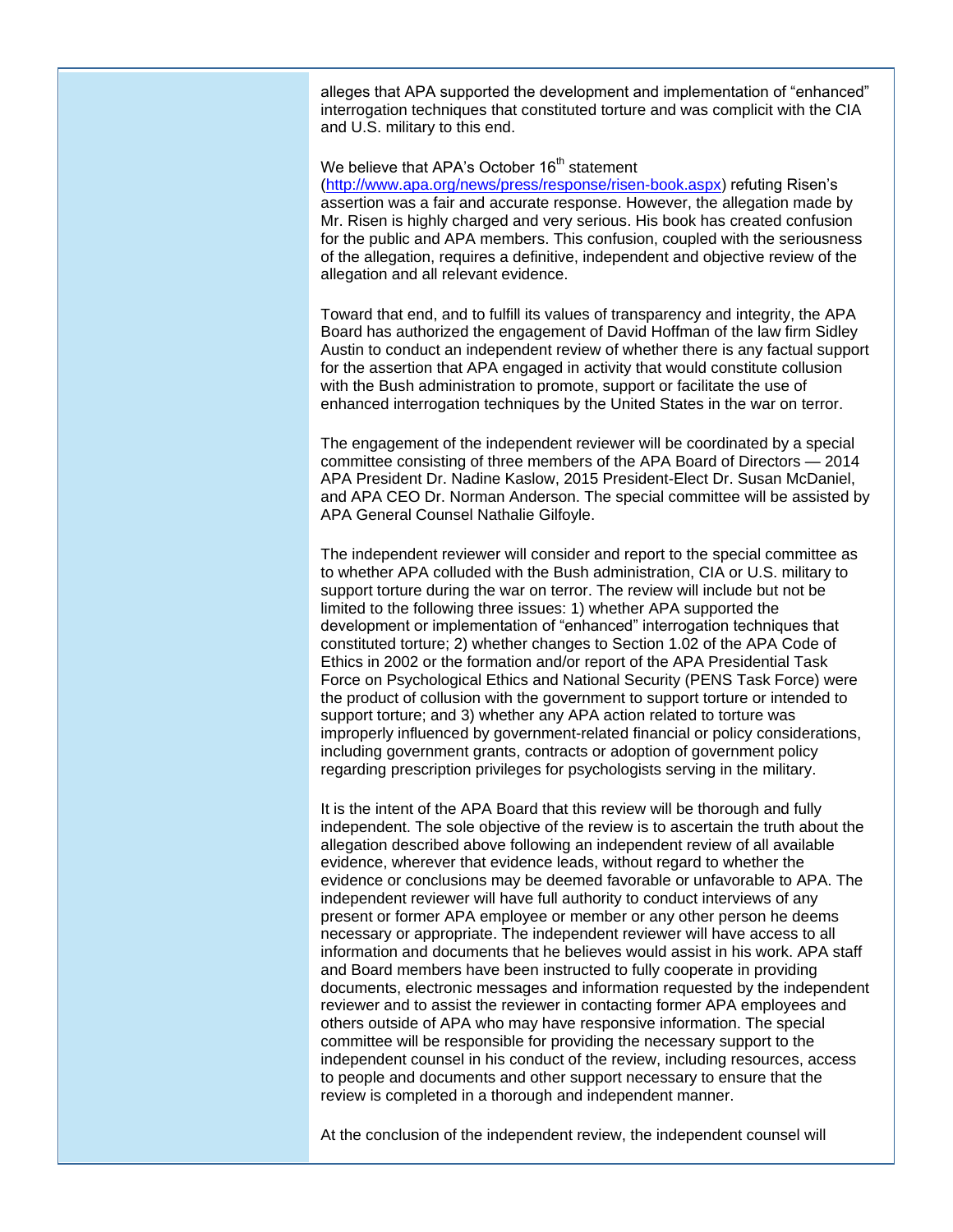present his final report to the special committee. The committee will review the report, formulate recommendations for responsive actions as needed and then transmit the independent reviewer's final report — without modification together with the committee's recommendations to the APA Board. After reviewing the independent report, the APA Board will make it available without modification — to the APA Council of Representatives, APA members and the public. In addition, the Board will take actions in response to the report and the recommendations of the special committee as it finds appropriate.

Anyone having information that they believe the independent reviewer should be aware of is invited to contact Mr. Hoffman at [apareview@sidley.com.](mailto:apareview@sidley.com) Information can also be shared with Mr. Hoffman via a special phone line -312 456-8468.

Depending on access to information and persons needing to be interviewed, the review process is expected to be completed within the first quarter of 2015.

In the meantime, the APA Board again reiterates the Association's longstanding policy prohibiting any psychologist involvement in torture and cruel, inhuman or degrading treatment or punishment. There are no exceptions to that policy. Anyone seeking information about prior statements and actions of the APA Board of Directors and Council of Representatives related to detainee welfare and psychologists' work in national security settings can review an extensive timeline at:

[http://www.apa.org/news/press/statements/interrogations.aspx.](http://www.apa.org/news/press/statements/interrogations.aspx) Also available as part of this timeline is APA's comprehensive 2013 policy related to psychologists and national security. When Council adopted the 2013 policy, it also rescinded the PENS Task Force report.

(Rhea K. Farberman, APA Monitor Executive Editor provided the initial draft of this summary.)

# **KPA Listserv Transition Information**

With the loss of our former hosting service for listservs, KPA is transitioning to a new listserv service provided through the APA Practice Organization. As we begin to make this transition, you will be receiving a separate email from APAPO for every KPA listserv that you are subscribed to with details on how to send a message, unsubscribe, the APAPO listserv rules, etc. We hope that you enjoy our new listserv experience and look forward to getting our group communication back up and running! Click here for new listsery details.

**Accommodations in High-Stakes Testing** *by Laurie Mount Grimes, Ph.D., Director of Professional Affairs*

Psychologists play a critical role in the application for accommodations on high stakes tests. High stakes testing refers to standardized entrance exams such as the ACT and SAT as well as graduation and professional school exams like the MCAT, LSAT, or GRE. For those psychologists who conduct psychoeducational assessment or other forms of psychological testing, chances are you have been asked to provide documentation to apply for accommodations on these standardized tests. The most common accommodation request is for extended time, though there are other options as well. The following points are taken from a session I attended at APA convention last summer in which the speakers were evaluators for testing companies for accommodations on high-stakes testing.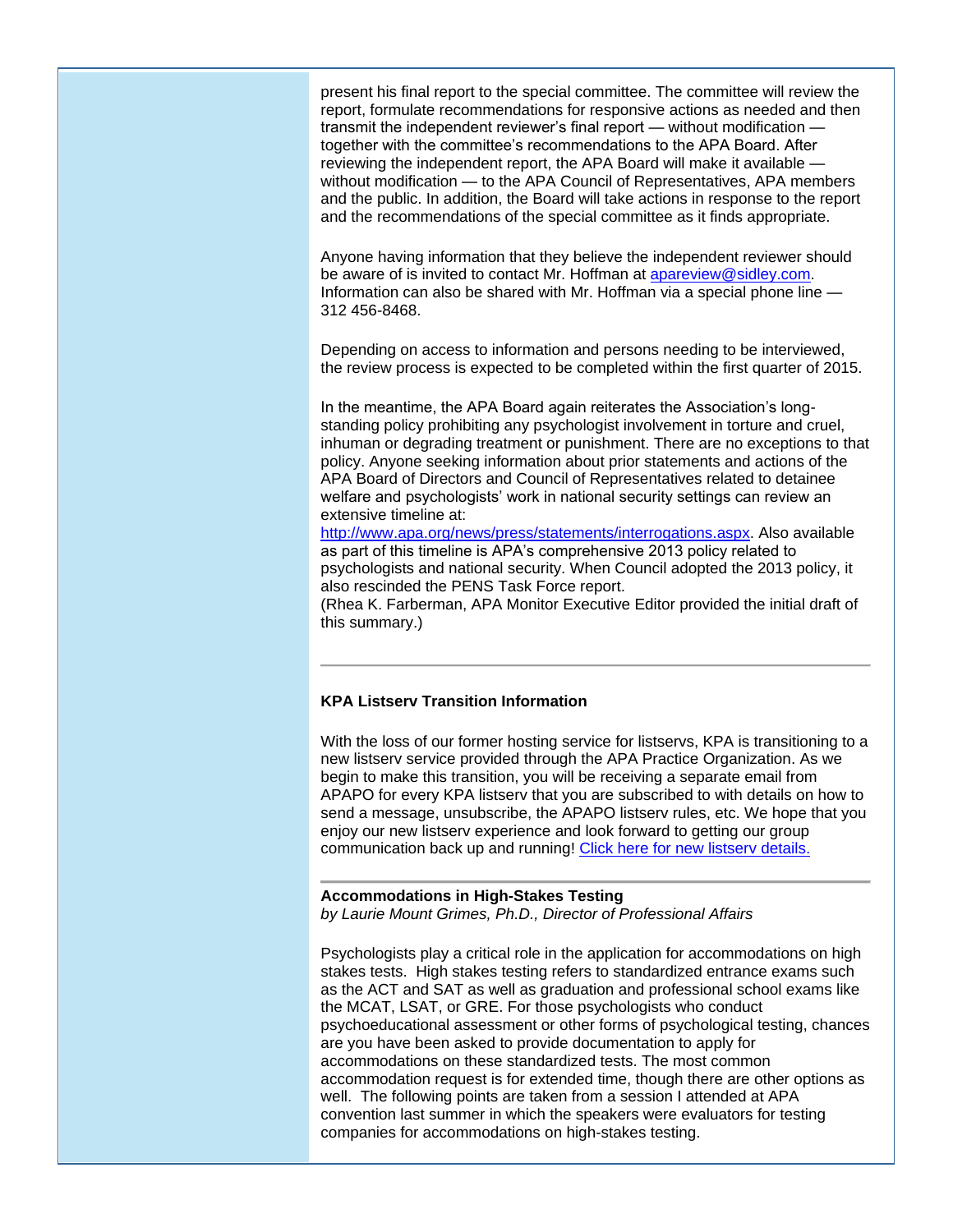1. To test with or without medications? When planning your assessment, be clear on the ultimate purpose. Are you conducting an initial assessment to determine disability? If so, testing will need to be completed off medications since the purpose is to determine what the patient is like without mitigating measures like medications. Or are you testing a patient with a previously established diagnosis (e.g., ADHD)? If so, testing should be conducted with medications in order to determine disability because you need to evaluate the patient's day-to-day functioning and what s/he will be like on the day of testing.

2. Access vs. Success. Disability law is different from accommodation criteria on high-stakes testing. Evaluations performed for K-12 services are covered under the IDEIA, whereas accommodation requests in higher education and employment are under the ADAAA and are based on a different set of requirements. Though some accommodations in a school setting are geared toward helping a student achieve *success* in the classroom, the accommodations in standardized testing are concerned with gaining *access* to the test. Is there something that makes this student lack access to the test that other students have? Keep in mind: diagnosis does not equal disability.

3. Evaluators are not only looking at the scores in the report. They also scrutinize the psychologist! They take note of:

> a. competence – is this psychologist practicing in his/her area of expertise (e.g., child vs adult) (also, MD evals of ADHD based on checklist and 5 minute talk will not qualify)

b. familiarity with the tests and data mining abilities. Knowledge of psychometrics and interpretation (i.e., noting patterns of deficits - not cherry picking scores or relying on one outlier score, and looking for pervasive impact – like processing speed does not just impact reading)

c. professionalism – maintaining objectivity in presenting case, avoiding emotional rants or incensed statements about decisions, etc

4. Provide comprehensive application materials initially and on reapplication, including:

> a. Comprehensive, current (within 3-5 years) psychoeducational report with the required testing determined by each testing agency, a DSM diagnosis justified by the data (avoid non-standard labels like 'spelling disorder' or NOS categories), and relevant behavior observations

b. Thorough history including records of academic history, some evidence of early impairment, performance on previous standardized exams, special education services and treatments, detrimental impact of the condition on educational progress, impact of condition on major life activities (not just testing), prior psychoeducational evaluations

*Evidence of current academic impairment like grades/transcripts and a description of current* 

a. academic limitations via a personal letter, letter from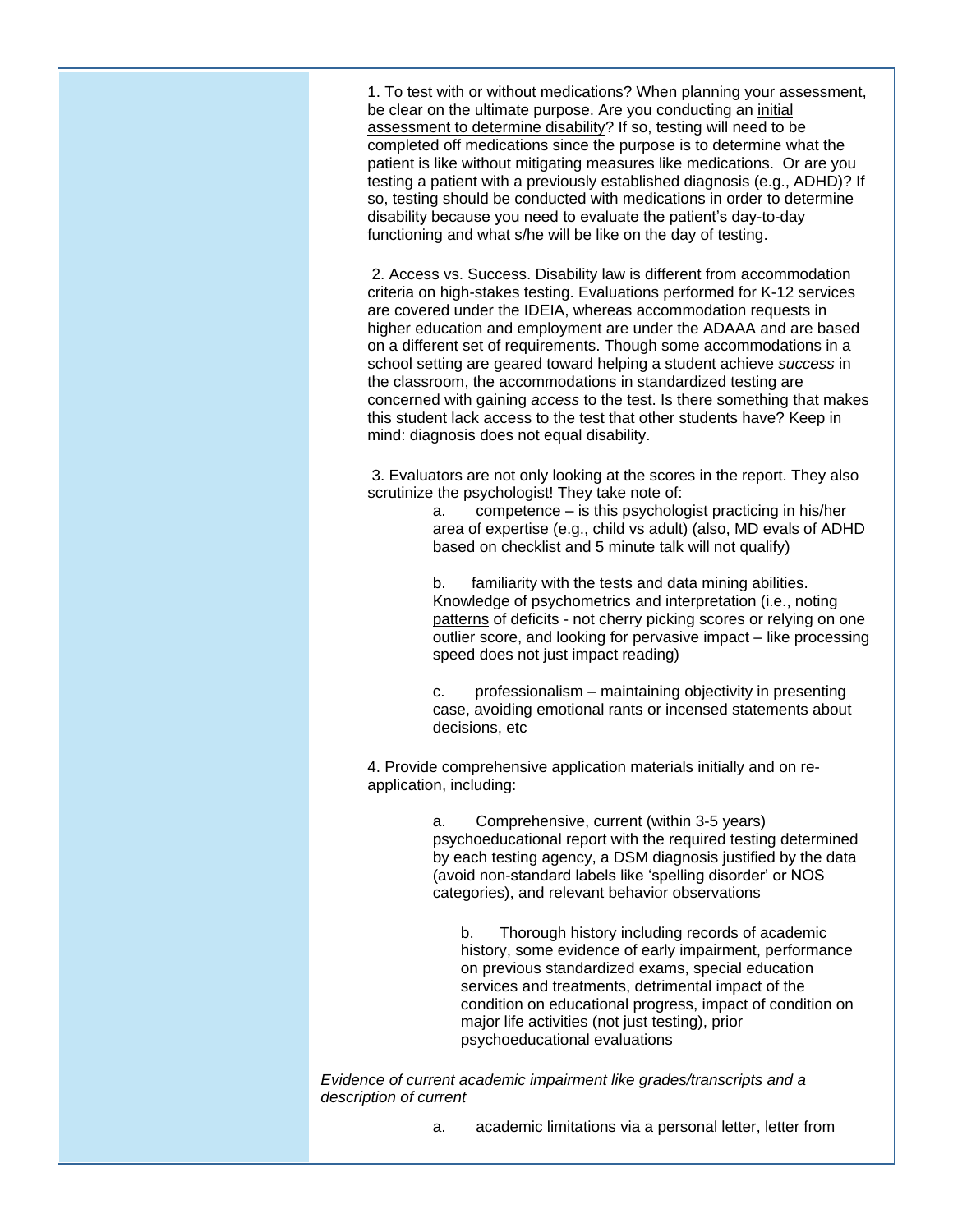school, teacher, tutor, etc

b. Evidence of current substantial limitation (employment, social relationships)

c. A report write-up that makes a clear connection between a specific processing deficit and areas of underachievement (for LD), timed and untimed measures in each academic area, and outlines a clear pattern of deficits (not just a few isolated areas of relative weakness). Scores that are inconsistent with the pattern must be addressed.

d. Alternative explanations are addressed (e.g., emotional, ESL, motivation/effort factors)

e. Thorough integration of all pieces of data and documents that leads to specific recommendations for accommodations. 'Extra time" or 'unlimited time' are not specific. Accommodations must be specific to the individual, not a condition (i.e., not all kids with ADHD have the same needs).

f. Objective evidence that there is a substantial limitation compared to most people in the general population – not just relative to IQ and not a 'relative weakness.' There must be a substantial limitation in a major life activity and 'test taking' is not a major life activity. Is there evidence that learning in general is impaired or is it on certain minor or narrow tasks?

g. Reasonable and appropriate accommodations. Remember, accommodations are to provide **access not outcomes** – that is, they are not to ensure a person finishes the test or has the best chance of success on the test.

Recognizing the different laws and requirements will help psychologists prepare their reports appropriately and may minimize denials. Questions? You can find me at [Laurie@KPA.org.](mailto:Laurie@KPA.org)

# **Telepsychology's Access to Inter-jurisdictional Care**

*by Thomas W. Miller Ph.D. ABPP Chair, KBEP Telepsychology Subcommittee*

For psychologists interested in providing psychological treatment across state and provincial lines, the ASPPB Mobility Program, Inter-jurisdictional Practice Certificate (IPC) is the vehicle for licensed psychologists using any form of telecommunication. The IPC grants temporary authority to practice based on notification to the licensing board of intention to practice temporarily, and verification of one's qualifications for such practice by ASPPB. The IPC allows psychologists to provide temporary psychological services in jurisdictions that accept the IPC for at least 30 work days (a day being defined as any part of a day in which psychological work is performed) per year without obtaining full licensure in that jurisdiction. In situations where the psychologist wishes to extend the duration of the work past 30 days, the jurisdiction would determine whether the temporary permission to practice could be extended or regular licensure would be required.

There is a DECLARATION OF INTENDED PRACTICE FORM to be completed and must be submitted to ASPPB and allows use of the IPC for jurisdictions participating in the program. Unless permitted by the visited jurisdiction's law,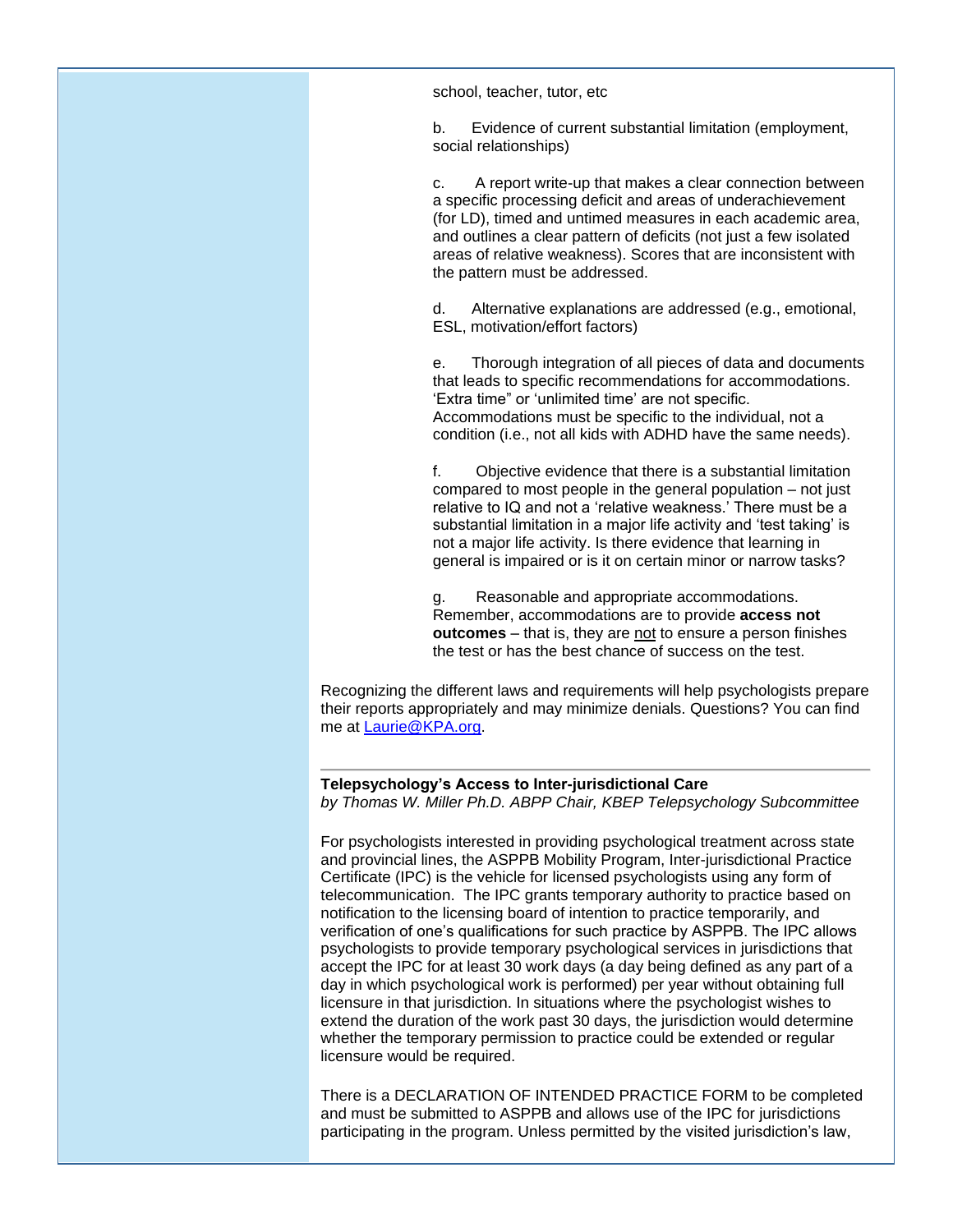the IPC cannot used to represent the psychologist as fully licensed to practice in the jurisdiction in which one wished to practice short-term. The jurisdiction may require the psychologist to apply for full licensure if the Psychology Board feels the services in their jurisdiction warrant such an action. Under no circumstances are IPC holders to conduct on-going part-time services on a regularly scheduled basis in a visited jurisdiction without obtaining regular licensure in that jurisdiction. The psychologist must acknowledge that the psychologist may be required to complete a criminal background check in order to provide services in the receiving jurisdiction.

Furthermore the IPC holder must abide by all state or provincial laws and regulations as they pertain to the practice of psychology and acknowledge that as an IPC holder will be under the disciplinary jurisdiction of both the board/college in which one is licensed/registered as well as the one in which the psychologist is working short-term. Finally the IPC holder must report to ASPPB any criminal, unethical or disciplinary actions involving the holder that arise after the application for the IPC is made. For Kentucky licensed psychologists, compliance with all aspects of KRS 319 is required.

# **KPA Legislative Advocacy Survey**

During the 2014 Annual Convention, the Advocacy Committee administered a survey about various types of legislative advocacy for psychology, including questions about political giving and the possible formation of a Political Action Committee to support advocacy for the practice and science of psychology. The KPA Board of Directors discussed the survey results at its meeting on December 12, 2014. See the [results.](http://c.ymcdn.com/sites/www.kpa.org/resource/resmgr/Docs/2014-PAC.SurveyResults.pdf) If you have not already done so, you may [complete the survey.](http://www.kpa.org/surveys/?id=2014-PAC_Survey)

## **KPA Member Benefits: New Resources!**

**Technology Resource** - Dr. Dan Florell, presenter of the June 21st, 2013 KPA CE Workshop, Advanced Supervision: Influence of Technology, has been gracious enough to share an audio recording of his workshop with KPA members interested in the advancements of technology and their use in the field of psychology. [Click here to learn more and to access the recording.](http://www.kpa.org/link.asp?e=dr.sean.reilley@gmail.com&job=1171413&ymlink=1933434&finalurl=http%3A%2F%2Fwww%2Ekpa%2Eorg%2Fgeneral%2Fcustom%2Easp%3Fpage%3D666)

**Clinical Psychology – Overview and Effectiveness** PowerPoint courtesy of KPA Member Eric Russ, Ph.D., University of Louisville. Click [here](https://docs.google.com/file/d/0ByIthzAH6E-iZ0RidTh0OEVfTkU/edit) to access the Powerpoint presentation.

# **Post-Ferguson Resources for Coping, Learning, and Teaching** Resources courtesy of the Georgia Psychological Association. Click [here](https://gapsychology.site-ym.com/?postferguson) to access the webpage with listed resources.

**Ethics Resource** - The KPA Ethics Committee has developed a list of resources for KPA members aimed to help psychologists find resources about self-assessment, self-care and the development of skills, relationships, and personal qualities that will allow them to be less vulnerable to ethical breaches and "slippery slopes" in their professional careers and foster ethical